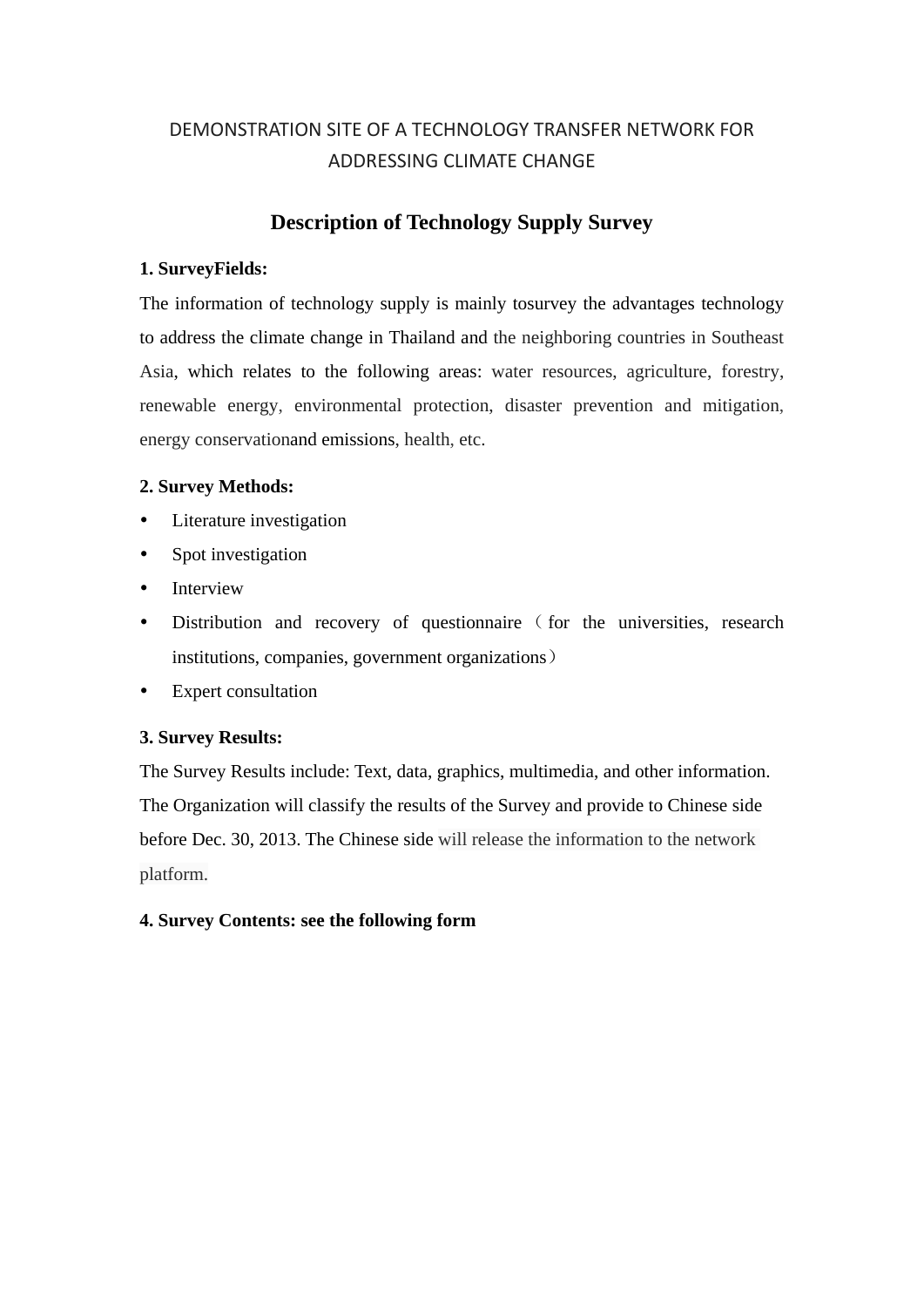# **Technology supply Survey**

# **1. Description of Technology Supply**

| $(1)$ Technology name                                                                                              |
|--------------------------------------------------------------------------------------------------------------------|
|                                                                                                                    |
|                                                                                                                    |
|                                                                                                                    |
| (2) Technical information                                                                                          |
|                                                                                                                    |
|                                                                                                                    |
| (3) Functions and use                                                                                              |
|                                                                                                                    |
|                                                                                                                    |
| (4) Scope of application                                                                                           |
|                                                                                                                    |
|                                                                                                                    |
| (5) Technological features                                                                                         |
|                                                                                                                    |
|                                                                                                                    |
| (6)<br>Technology categories (multiple choice):                                                                    |
| $\square$ Service<br>$\Box$ Technology $\Box$ Equipment                                                            |
| (7) Technology field                                                                                               |
| Renewable energy sector                                                                                            |
| $\circ$ Solar energy<br>OSmall hydropower OBiomass and other biomass energies                                      |
| $\bigcirc$ Wind power<br>$\bigcirc$ others                                                                         |
| Agricultural sector                                                                                                |
| OIrrigation and water-saving agriculture  Ocrop breeding  OAgricultural machinery                                  |
| OPests monitoring and control Osoil amendment and fertilizer OAnimal breeding                                      |
| OFood processing<br>$\bigcirc$ others                                                                              |
| Forestry sector                                                                                                    |
| $\bigcirc$ Pests monitoring and control $\bigcirc$ Forest management, plantation, tree variety breeding $\bigcirc$ |
| Forest fire prevention $\bigcirc$ others                                                                           |
| Waste utilization                                                                                                  |
| OAgricultural waste utilization<br>OIndustrial waste utilization                                                   |
| $\bigcirc$ landfill, incineration and composting of waste $\bigcirc$ others                                        |
| $\exists$ Water resources                                                                                          |
| $\bigcirc$ Technology for the reuse of rainwater and floodwater $\bigcirc$ Safe drinking water technology          |
| $\bigcirc$ Sewage treatment and reuse technology $\bigcirc$ Seawater desalination                                  |
| $\bigcirc$ Water conservancy project $\bigcirc$ others                                                             |
| Resources and environment technologies                                                                             |
| OEnvironmental monitoring<br>OEcosystem restoration                                                                |
| $\bigcirc$ desertification combating and prevention $\bigcirc$ others                                              |
| Energy-saving technologies for buildings                                                                           |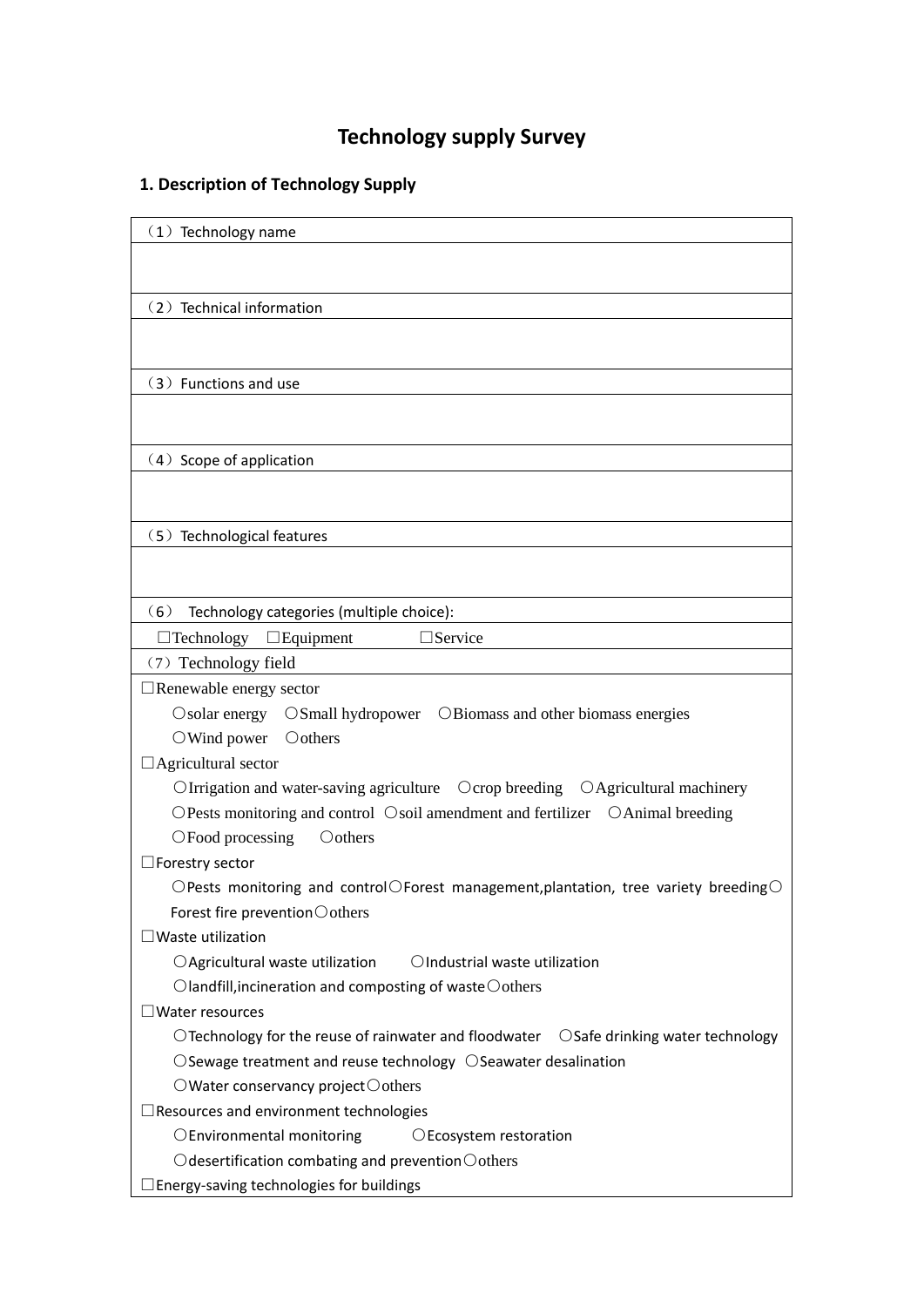□Energy conservation and emissions reducing technologies for industrial production

 $\Box$ Energy conservation and emissions reducing technologies for civil and commercial use

□Disaster prevention and mitigation

○Disaster prevention and relief○Remote sensing○others

□Health

○Tropical disease control and prevention○others

□others

## **2. Status of Application**

 $(1)$  The maturity of technology(multiple choice)

○Has been promoted and used

○Can be put into industrial production in developing countries ○Mature product

 $(2)$  The technology in ease of use

○No training is needed ○Ready for use after simple training

○Special training is required before use

(3)Using economics (multiple choice)

○Low user cost ○High initial input cost but low subsequent use cost.

(4) Requirement of post-maintenance

OMaintenance free OUsers can perform their own maintenance

○Maintenance personnel must be trained or a maintenance station should be set up

(5) Technology source

○independent development

○introduced from overseas and redevelop

○International joint development ○others

 $(6)$  Ownership of intellectual property

○self-owned ○shared ○others

(7)The current situation of technology transfer

○Has transferred to developing countries

○In the process of transfer ○Have not to be transferred

(8)Typical cases of the technology application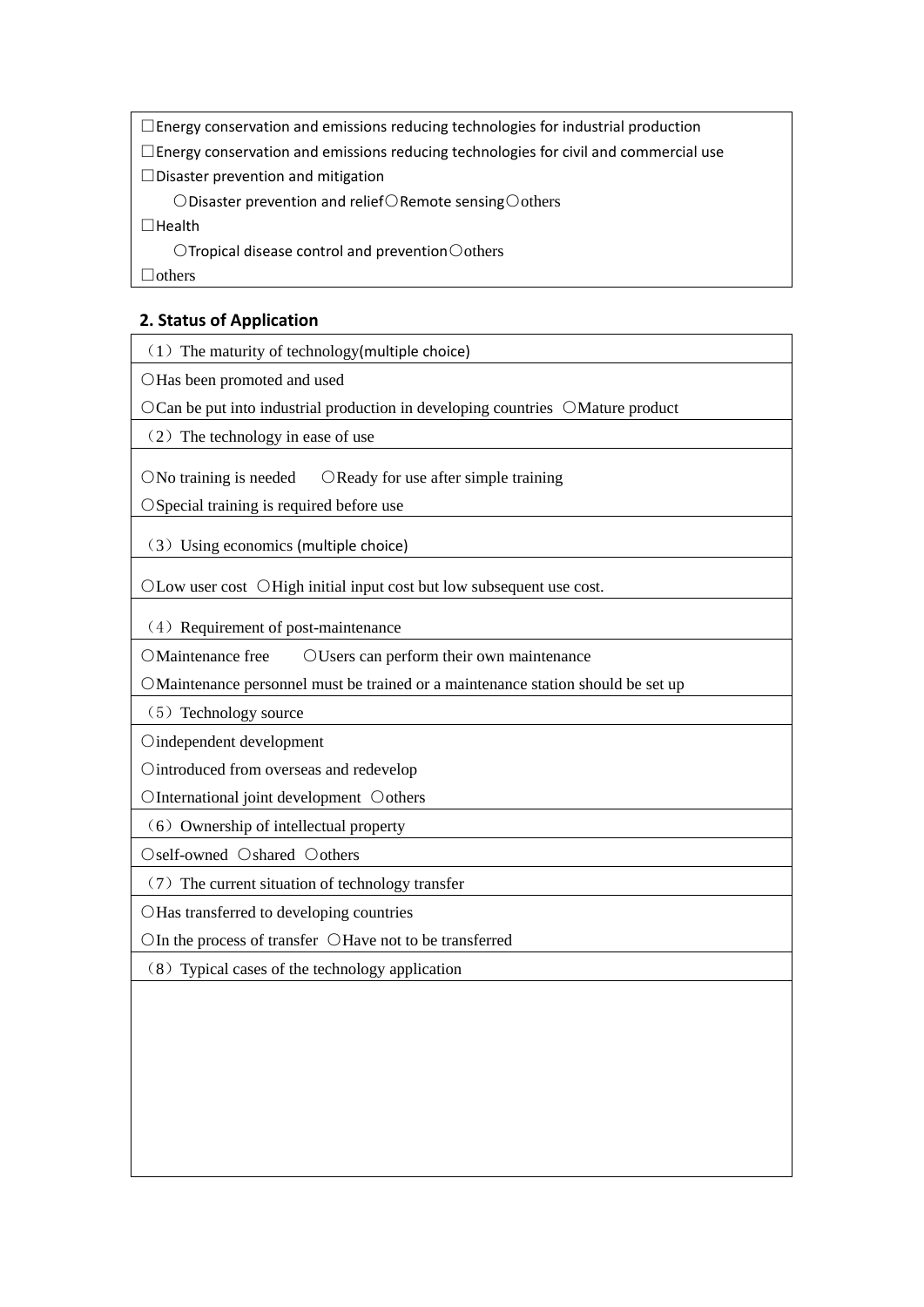### **3. Application Effect of Technology**

 $(1)$  S&T benefits (technical reserves, improvements in the local technical ability)

(2) environmental benefits (energy and water conservation, emission reduction)

(3) economic benefits (market potential, business development)

(4) social benefits(create more employment opportunities, developing local resources)

### **4. Supports for Technical Application**

( 1 ) Expected support from which aspects(funds, policy and technology intermediary organizations)

(2)Applicable mode of technology transfer: (technology transfer, technical training, technical demonstration, joint research, cooperative production, demonstration project, personal exchanges, complete sets of equipment export, etc.)

#### **5 Technology Provider**

Organization:

Contact:

TEL:

E-mail:

Address: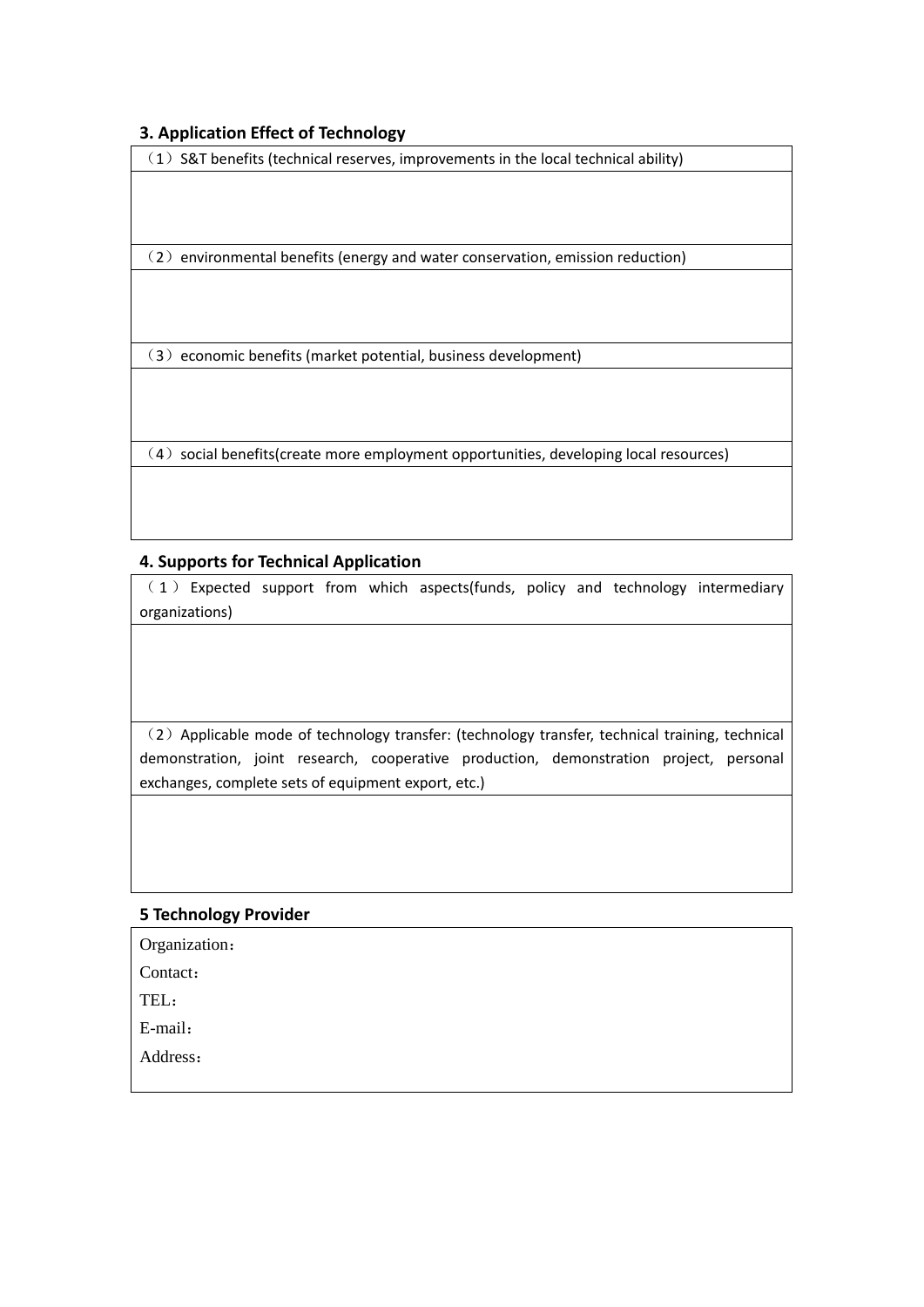#### **Example:**

#### **Description of Technology supply**

**Technology name:** Solar photovoltaic power generation technology

**Technical information:** (1) Solar cell efficiency: $>17\%$ ; (2) Solar inverter efficiency: $>95\%$ ; and  $(3)$  household-use solar power generation equipment will continue to maintain the normal power supply for at least 3 consecutive cloudy days.

**Functions and use:** (1) Solar off-grid generation system solves the problem of electricity usage for farmers and herdmen in remote regions in developing countries, improves the standard of living and livelihood of residents. (2) Solar grid-connected generation system generates renewable energy in developing countries that meets the required sunlight conditions. And  $(3)$  Solar photovoltaic water pump is especially useful in arid and semi-arid regions and can meet the domestic, livestock and irrigation needs of farmers and herdsmen.

**Scope of application:** Solar photovoltaic generation technology has been widely used in agriculture, industry, energy and other fields.

**Technology categories:** Equipment and Technology

**Area:** Renewable energy sector-solar energy

#### **Status of application**

**The maturity of technology:** The technology has already put into use; can be put into industrial production in developing countries;

**The technology in ease of use:**is a mature product; ready to use after simple training;

**Using economics**: has high initial input cost, but later-stage cost of use is low and users **Requirement ofPost-maintenance:**can carry out their own maintenance.

**Technology source:**independent development

**Ownership of intellectual property:**self-owned

**The current situation of technology transfer:**Has transferred to developing countries

**Typical cases of the technology application:**cooperation agreements have been signed with Pakistan, Egypt, Madagascar and other countries to provide them with solar photovoltaic generation technology, and assist local enterprises in building up solar photovoltaic businesses. Related products and services are already in use in Egypt, South Africa, Nigeria, Pakistan and other developing countries.

#### **Application effect of technology**

Safe and reliable, no noise, no pollution emissions, absolutely clean Photovoltaic technology has significant economic benefits

#### **Supports technical application may needs**

#### **Expected support from which aspects:**

**Applicable mode of technology transfer:** technical training, technical demonstration or complete sets of equipment import

#### **Technology Provider**

Organization: Contact: